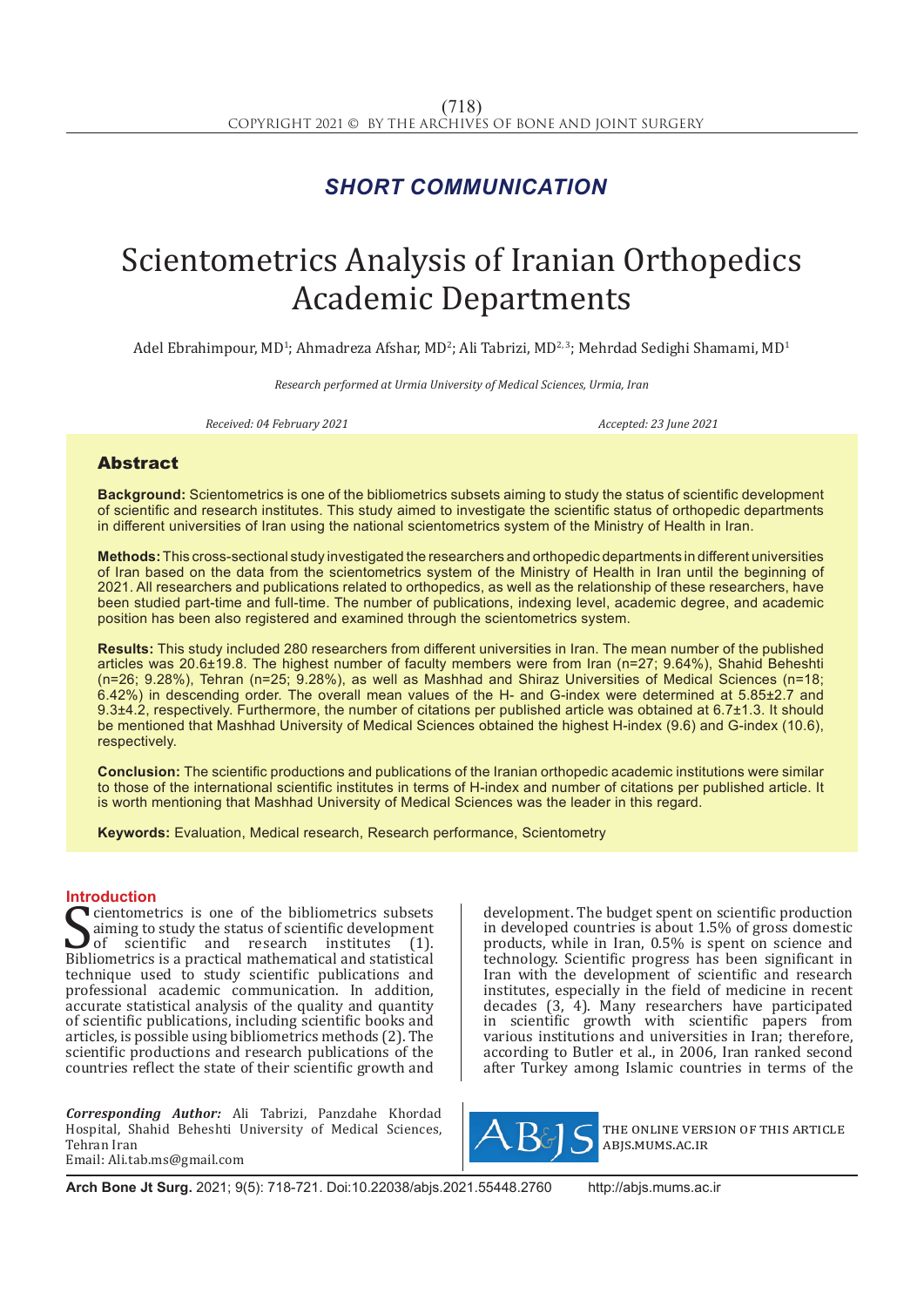THE ARCHIVES OF BONE AND JOINT SURGERY. ABJS.MUMS.AC.IR SCIENTOMETRIC ANALYSIS OF IRANIAN ORTHOPEDICS VOLUME 9. NUMBER 5. JULY 2021

number of scientific articles (5). Furthermore, based on a study conducted by Malekzadeh et al., the number of scientific articles indexed by the Iranian authors in the Web of Sciences showed a 26-time increase in Iran's scientific growth from 2000 to 2014 (6). Analysis of the scientific performance of institutions, universities, and researchers is an inevitable priority (6). The results of the scientometrics analysis can be used to increase the quality and quantity of scientific products and be effective in determining the necessary policies. Due to the importance of the issue in Iran, a comprehensive system for reviewing and analyzing scientific products has been created by the Ministry of Health and Medical Education, which has continuously provided scientific information and data to Iranian universities and researchers (6). This study investigated the scientific status of orthopedic departments in different universities of Iran using the scientometrics system.

#### **Materials and Methods**

This cross-sectional study investigated 280 researchers and orthopedic departments in different universities of Iran based on the information from the scientometrics system of the Ministry of Health in Iran until early 2021. All researchers, publications related to orthopedics, and the relationship of these researchers have been studied part-time and full-time. Furthermore, the number of publications, indexing level, academic degree, and academic position has been registered through the scientometrics system. The data of this study were based on publications and citations in Scopus. Descriptive statistical methods were used to analyze the data using SPSS software (version 16).

#### **Results**

This study included 280 researchers from different universities in Iran. The mean number of the published articles was determined at 20.6±19.8. The highest number of faculty members were from Iran (n=27; 9.64%), Shahid Beheshti (n=26; 9.28%), Tehran (n=25; 9.28%), as well as Mashhad and Shiraz Universities of Medical Sciences (n=18; 6.42%) in descending order. The overall mean values of the H- and G-index were determined at 5.85±2.7 and 9.3±4.2, respectively. Furthermore, the number of citations per published article was obtained at 6.7±1.3. Mashhad and Urmia Universities of Medical Sciences obtained the highest H-index (9.6, 6.8) and G-index (10.6, 12.5), respectively. In total, 33 (11.7%) academics did not have any research papers. Table 1 tabulates the bibliometric findings by the universities based on the H-index [Table 1].

#### **Discussion**

The number of papers published in many scientific departments is related to the number of academics working in those places, and the more number of employees leads to the more scientific papers (6, 7). However, according to the findings of our study in the orthopedics department in Iran, this is not quite the case. Orthopedic surgeons working in scientific institutes are not very willing to participate in the research program. Only several Iranian orthopedic academic institutes have played a greater role in conducting research. However, in other academic disciplines, higher scientific growth has occurred; therefore, a study based on the H-index citation per paper on Iranian medical scientific products from 1978 to 2007 showed the highest and lowest growth

| Table 1. Bibliometrics findings based on the Iranian medical scientometrics system and the H-index order |                    |                  |                           |             |               |                                         |                   |                                |                        |
|----------------------------------------------------------------------------------------------------------|--------------------|------------------|---------------------------|-------------|---------------|-----------------------------------------|-------------------|--------------------------------|------------------------|
| <b>Iranian University</b><br>of Medical<br><b>Sciences</b>                                               | <b>Publication</b> | <b>Citations</b> | Self-<br><b>Citations</b> | H-<br>index | $G-$<br>index | <b>Citations</b><br>per<br>publications | Full<br>Professor | <b>Associated</b><br>Professor | Assistant<br>Professor |
| Mashhad                                                                                                  | $29.5 \pm 2.1$     | 1710.7±217.5     | 4%                        | 9.6         | 10.6          | 4.9                                     | 3(16.7%)          | $8(44.4\%)$                    | 7(39%)                 |
| Urmia                                                                                                    | $58.7 \pm 5.5$     | 2090±136.8       | 5%                        | 6.8         | 12.5          | 4.5                                     | 2(25%)            | 2(25%)                         | $4(50\%)$              |
| Tehran                                                                                                   | $21.2 \pm 3.9$     | 1627.2±381       | 3.4%                      | 5.2         | 8.7           | 4.9                                     | 4(16%)            | 8(32%)                         | 13(52%)                |
| Iran                                                                                                     | $24.5 + 4.5$       | 2008.9±458.6     | 4.5%                      | 5.1         | 8.1           | 13.5                                    | $6(22.2\%)$       | $8(29.6\%)$                    | 13(48.1%)              |
| Shiraz                                                                                                   | $26 \pm 3.4$       | 1364.4±145.2     | 1.4%                      | 5.1         | 9             | 5.8                                     | $2(11.1\%)$       | 5(27.7%)                       | $11(61.1\%)$           |
| Gilan                                                                                                    | $22.2 \pm 2.4$     | 1030.8±123.9     | $4.2\%$                   | 5           | 7.7           | 4.7                                     | $\mathbf{0}$      | $4(66.6\%)$                    | $2(33.4\%)$            |
| Babul                                                                                                    | $19.5 + 9.8$       | 1380.5±77.7      | 1%                        | 5           | 10.2          | 7.3                                     | $2(50\%)$         | $\mathbf{0}$                   | $2(50\%)$              |
| Shahid Beheshti                                                                                          | $18.2 \pm 8.9$     | 1070.5±887.8     | 1.6%                      | 4.8         | 8.7           | 5.6                                     | $5(19.2\%)$       | $9(34.6\%)$                    | $12(46.2\%)$           |
| Tabriz                                                                                                   | $12.4 \pm 5.2$     | 86.8±54.2        | 0.9%                      | 4.8         | 8             | 7.08                                    | 4(26.6)           | $8(53.3\%)$                    | 3(20%)                 |
| Kerman                                                                                                   | $19.2 \pm 7.3$     | 75.6±64.3        | 4%                        | 4.8         | 7.2           | 4.6                                     | $\mathbf{0}$      | $2(40\%)$                      | $3(60\%)$              |
| Isfahan                                                                                                  | $18.5 \pm 4.3$     | $67.7 \pm 20.7$  | 2.7%                      | 4.7         | 8             | 7.5                                     | $\mathbf{0}$      | $7(50\%)$                      | $7(50\%)$              |
| Yazd                                                                                                     | $12.2 \pm 8.5$     | 68.3±47.9        | 3%                        | 4.5         | 6.7           | 5.8                                     | 2(20%)            | $4(40\%)$                      | $4(40\%)$              |
| Mazandaran                                                                                               | $18+2.8$           | $135 \pm 16.5$   | 0.5%                      | 4           | 9.5           | 5.8                                     | $\mathbf{0}$      | $1(50\%)$                      | $1(50\%)$              |
| Ahvaz                                                                                                    | $6.5 \pm 2$        | $44.6 \pm 6.6$   | $0\%$                     | 3           | 5.3           | 7.9                                     | $\mathbf{0}$      | $\mathbf{0}$                   | 3(10%)                 |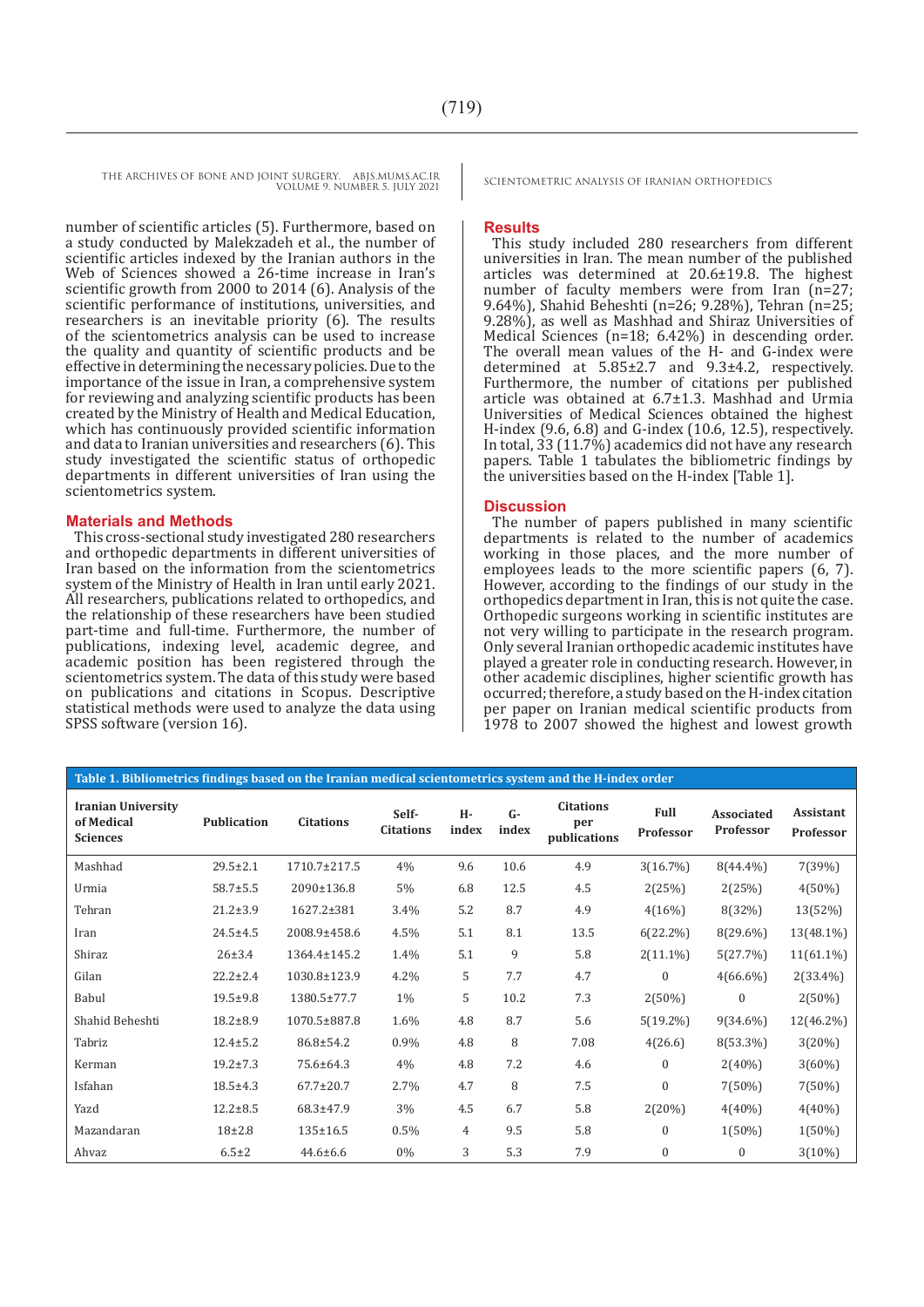THE ARCHIVES OF BONE AND JOINT SURGERY. ABJS.MUMS.AC.IR SCIENTOMETRIC ANALYSIS OF IRANIAN ORTHOPEDICS VOLUME 9. NUMBER 5. JULY 2021

in the fields of pharmacy and surgery, respectively (1). The H-index criterion is one of the common methods in reviewing the scientific achievements of researchers in academic centers. There is also a high correlation between the academic rank of scientific institutes and academic parameters with the H-index. The H-index was introduced in 2005 by Jorge E. Hirsch, also known as the Hirsch number or Hirsch index. The most important feature of this index is considering both factors, as well as the number of articles and citations (productivity and citations) simultaneously (6-8). In other words, using this index, influential researchers can be distinguished from others, and important journals in the medical world can be identified. Based on the findings of our study, despite having fewer academic staff, Mashhad and Urmia Universities of Medical Sciences have published the most influential orthopedic articles in Iran. The mean H-index values of these two universities were 9.6 and 6.8, respectively. One of the disadvantages of the H-index is the effect of self-citation on the false increase of this index. The overall mean of self-citation in our study was close to 5%. The number of articles is a limiting factor for the H-index and depends on the research life of researchers. Complementary indicators to solve this problem are M-index and G-index. The M-Index is obtained by dividing the researcher's H-index by the number of years of research life. The research life of the researcher is calculated from the time of publication of the first article. The G-index is the modified type of the H-index. Unlike H-index, this index gives more weight to the most cited articles (6-9). According to the G-index, Urmia and Mashhad Universities of Medical Sciences obtained the highest score in orthopedic departments. In a study conducted by Ence et al., the academic rank among orthopedic surgery faculty was conducted in the United States in 2016. In a review of 142 American academic institutions, the mean H-index of the orthopedic researchers was obtained at 5. Furthermore, the median values of the assistant, associate, and full professor's research life were 9, 17, and 27 years, respectively (9). Schoenfeld et al. performed a study to review the academic output of 282 spine surgery fellowships. The mean number of publications per article published from 2011 to 2014

was determined at 5.5 (10). In our study, the mean number of citations per orthopedic article published by orthopedic academic institutions was measured at 6.7, which was higher than that in the above-mentioned study. To increase the homogeneity, the criterion for measuring scientific products and publications based on the H-index is obtained from a single database (Scopus). The scientometrics system of the Ministry of Health in Iran uses this database, and the data obtained from the study is highly reliable since it has full MEDLIN coverage. However, this system has some limitations and does not take into account the research life of the individuals, and the calculation of the M-index is not possible, which has been one of the limitations of our study.

Scientific productions and publications of the Iranian orthopedic academic institutions are similar to those of the international scientific institutes in terms of H-index and the number of citations per published article. Moreover, Mashhad and Urmia Universities of Medical Sciences are the two leading universities in this regard.

#### **Acknowledgments**

This study was financially supported by Urmia University of Medical sciences.

*Conflict of Interests:* There is no conflict of interest to be reported.

Adel Ebrahimpour MD1 Ahmadreza Afshar MD2 Ali Tabrizi MD<sup>2, 3</sup> Mehrdad Sedighi Shamami MD<sup>1</sup> 1 Department of Orthopedic Surgery, Shohadaye Tajrish Hospital, Shahid Beheshti University of Medical Sciences, Tehran, Iran 2 Department of Orthopedics, Imam Khomeini Hospital, Urmia University of Medical Sciences, Urmia, Iran 3 Department of Hand and Microsurgery, Panzdahe Khoradad Hospital, Shahid Beheshti University of Medical Sciences, Tehran, Iran

#### **References**

- 1. Sadeghi-Bazargani H, Bakhtiary F, Golestani M, Sadeghi-Bazargani Y, Jalilzadeh N, Saadati M. The research performance of Iranian medical academics: a National Analyses. BMC Med Educ. 2019; 19(1):449.
- 2. Caglar C, Demir E, Kucukler FK, Durmus M. A bibliometric analysis of academic publication on diabetic retinopathy disease trends during 1980- 2014: a global and medical view. Int J Ophthalmol. 2016; 9(11):1663-1668.
- 3. Castillo JA, Powell MA. Research Productivity and International Collaboration: A Study of Ecuadorian

Science. Journal of Hispanic Higher Education. 2020; 19(4):369-387.

- 4. Abdollahi M. Perspectives of science in Iran. Iranian journal of pharmaceutical research :IJPR;2010 .<br>.207:(3)9
- 5. Butler D .Islam and Science :The data gap .Nature.<br>26-8:(7115)444 ;2006<br>6. Malekzadeh R Mokri A Azarmina P Medical science
- 6. Malekzadeh R ,Mokri A ,Azarmina P .Medical science and research in Iran .Arch Iran Med. $(1)4$ ; 2001.
- 7. Lopez J ,Susarla SM ,Swanson EW ,Calotta N ,Lifchez SD .The association of the h-index and academic rank